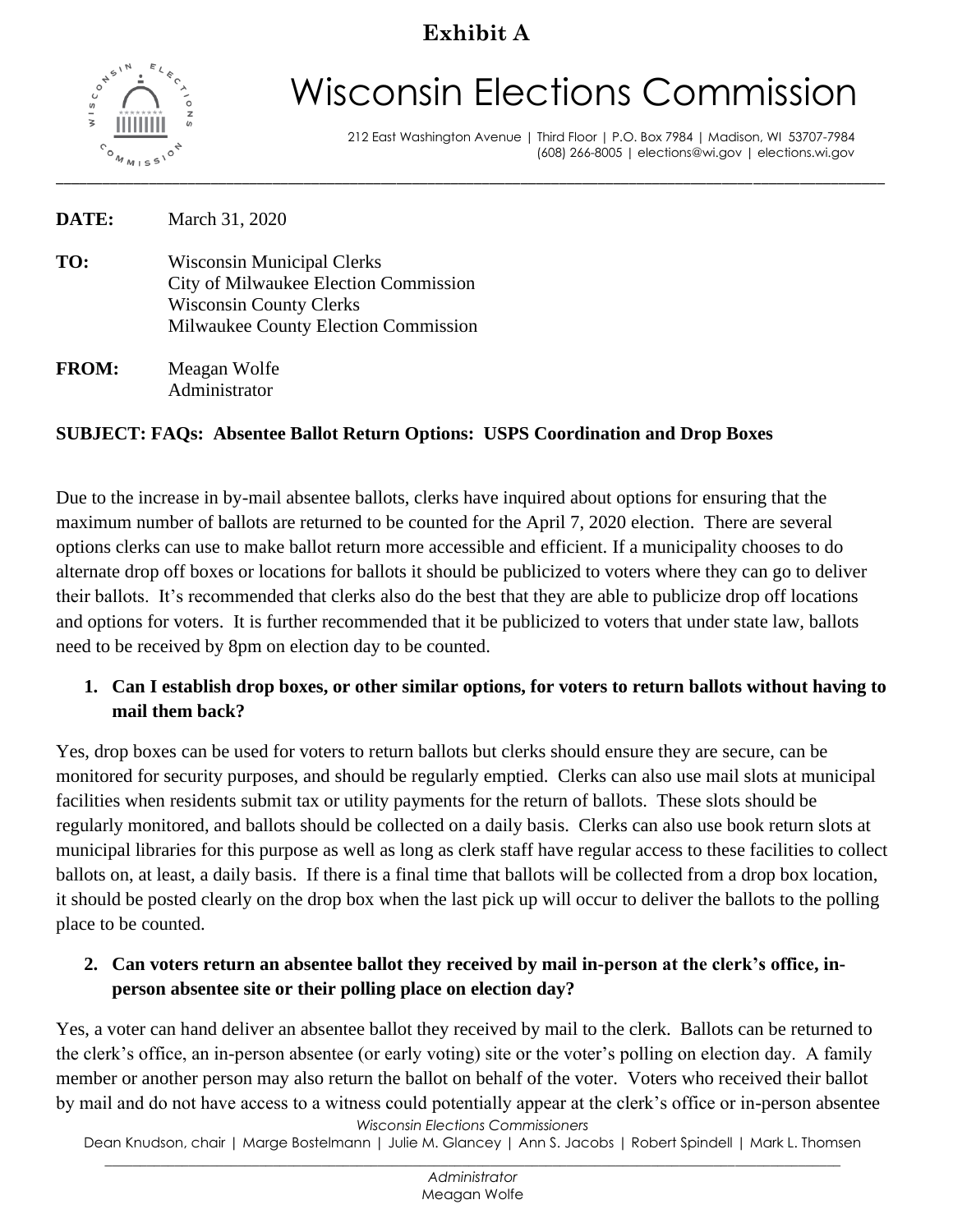## **Exhibit A**

March 31, 2020 FAQ: Absentee Ballot Return Options Page **2** of **3**

site to vote their ballot and have the clerk or clerk staff serve as a witness for the voter. The deadline for voters to return their ballot is 8:00pm on Election Day. If you are receiving ballots at the clerk's office or other places, you should ensure that there be a collection at 8:00pm to be delivered to the polling place to be counted. If you are not accepting delivery at a central location, like the clerk's office or other city hall ,it is advised that a notice be posted letting voters know where to deliver their ballots by 8pm to be counted.

#### **3. Can mail be held by the local U.S. Postal Service station for pick up by the clerk?**

Clerks can coordinate with their local postmaster to have their election mail held on and around election day rather than having it delivered to them by the mail carrier. This process would limit the time ballots are out for delivery, can ensure the clerk has access to all ballots returned by election day and could lead to more efficient delivery of those ballots to the polling place or central count facility for counting. Interested clerks can contact their local postmaster directly to discuss available options for holding election mail on and around election day for pickup.

#### **4. Can the U.S. Postal Service keep election mail local and not send it to central facilities for processing?**

It may be possible to have election mail kept local and not sent to central processing facilities (Milwaukee, Twin Cities), but that requires coordination with the postal service. If this practice is possible it would potentially cut down on the transit time for ballots returned by mail to the clerk's office. Clerks interested in this option should contact their local postmaster directly to discuss these options.

#### **5. Can municipal clerks include a notice of the ballot receipt deadline and drop off locations with ballots that are sent?**

Yes. As an attachment to this email, please find a template that you can use to send with absentee ballots to alert voters to alternate drop off sites and of the deadline of 8pm on Election Day for ballots to be received. Please customize any items or remove/add bullet points as they apply to your jurisdiction.

Please contact us with any questions you may have about these options at elections @wi.gov or (608) 261-2028.